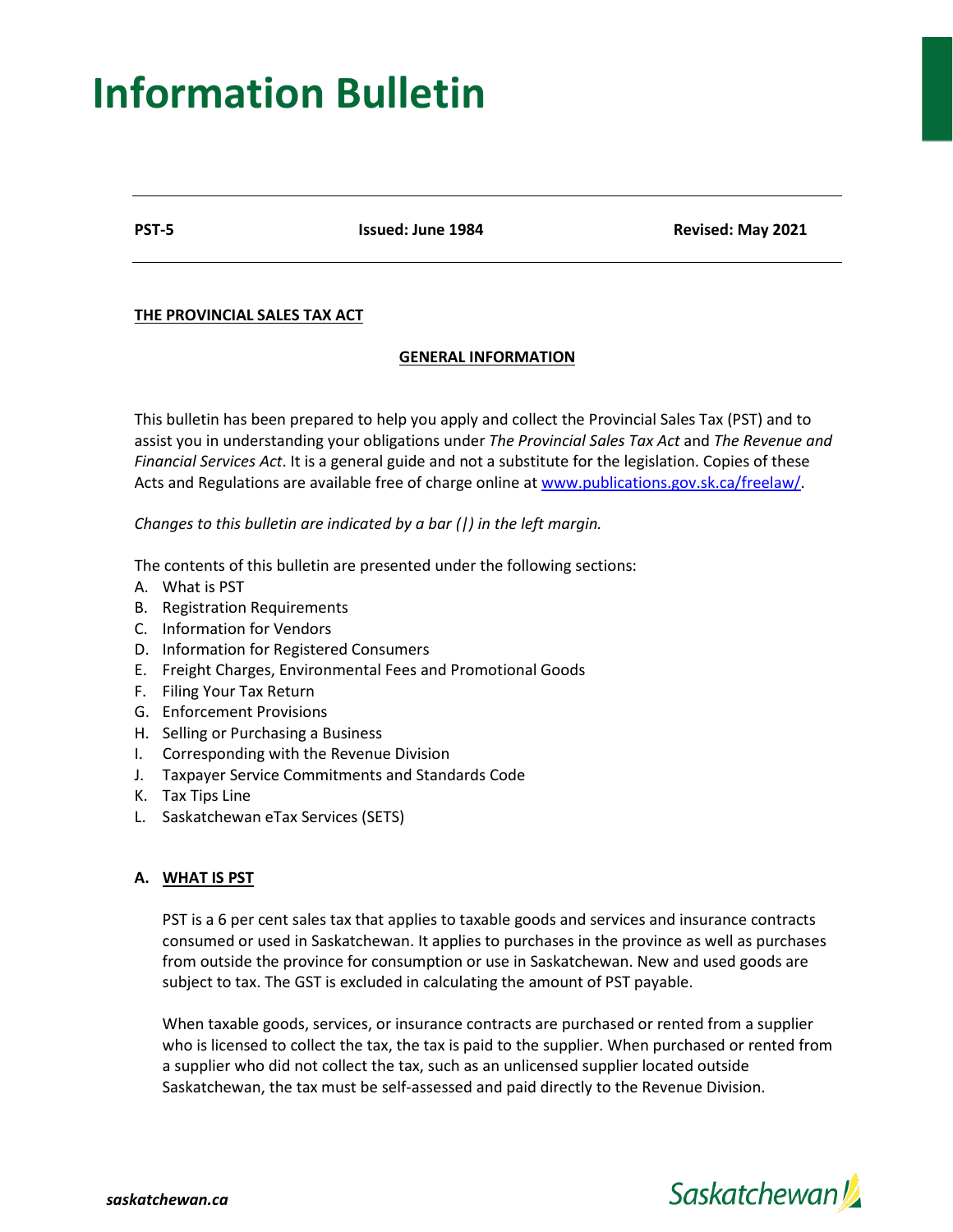Certain goods are exempt from PST including basic groceries, reading materials, agricultural equipment and prescription drugs and medicine.

Taxable services include accounting and bookkeeping services, advertising services, architectural services, commercial building cleaning services, computer services, credit reporting or collection services, dry cleaning and laundry services, employment placement services, engineering services, extended warranty and maintenance contracts, legal services, lodging services, real estate services, repair or installation services related to tangible personal property, security and investigation services, telecommunication services, telephone answering services, veterinary services and services to real property.

[Information Bulletins](https://sets.saskatchewan.ca/rptp/portal/footer/taxinformation/provincial-sales-tax/!ut/p/z1/04_Sj9CPykssy0xPLMnMz0vMAfIjo8ziTRw93A2cgg38LSxDDA0Cg928w8LMnI0N_Iz1w1EVGDiGmQMVmBn7GYS4Gxu4m-hHEaPfAAdwNCBOPx4FUfiND9ePQrPC3d3MINDZwsjT1NwZpAhdARYvErKkIDc0NMIg0xMASX2SwA!!/dz/d5/L2dBISEvZ0FBIS9nQSEh/) and Notices regarding the application of PST to goods, services and insurance contracts are available on the Internet a[t sets.saskatchewan.ca.](https://sets.saskatchewan.ca/rptp/portal/home/!ut/p/z1/04_Sj9CPykssy0xPLMnMz0vMAfIjo8zijS0MnN09DIy83EODjQwc_R1DTcIcvYAsE_1wQgqigNIGOICjAVB_FCElBbkRBumOiooA7YFcLQ!!/dz/d5/L2dBISEvZ0FBIS9nQSEh/)

**Note:** PST is different from the federal government goods and services tax (GST). To register for GST or for questions about the GST, please contact the Canada Revenue Agency (CRA) at 1-800-959-5525 or visit the [Government of Canada website.](https://www.canada.ca/en/services/taxes/gsthst.html)

## **B. REGISTRATION REQUIREMENTS**

#### **Vendor**

A vendor is a person, business or organization who sells or rents goods, taxable services or taxable contracts of insurance to consumers.

## **Registered Consumer**

A registered consumer is a person, business or organization who is not a vendor as outlined above, but purchases or rents taxable goods or services for their own use in carrying on a business.

## **Registration**

All businesses operating in Saskatchewan are required to be registered with a PST number, with the exception of businesses qualifying as small traders as outlined below. Depending on the nature of the business, either a vendor's licence number or a registered consumer number will be issued. Please refer to Sections C and D for vendor and registered consumer responsibilities.

The Provincial Sales Tax On-Line Registry allows taxpayers to verify the businesses they are dealing with have met their PST registration requirement and have an active PST number. The PST registry will confirm a business has either a vendor's licence or registered consumer number but will not disclose the number. Suppliers are required to use the registry to verify that a business holds a valid PST vendor licence before selling goods or services tax free for resale. The online registry is available 24/7 and can be accessed at [sets.saskatchewan.ca.](http://www.sets.saskatchewan.ca/)

The *[Application for Vendor's Licence/Consumer Registration](https://sets.saskatchewan.ca/rptp/wcm/connect/7f1063c3-8da0-4b72-b0ee-d9e5c2aa8562/PST+Registration+Form.pdf?MOD=AJPERES&CACHEID=ROOTWORKSPACE-7f1063c3-8da0-4b72-b0ee-d9e5c2aa8562-mwfhBdX)* is available on the Internet at [www.sets.saskatchewan.ca.](https://sets.saskatchewan.ca/rptp/portal/home/!ut/p/z1/04_Sj9CPykssy0xPLMnMz0vMAfIjo8zijS0MnN09DIy83EODjQwc_R1DTcIcvYAsE_1wQgqigNIGOICjAVB_FCElBbkRBumOiooA7YFcLQ!!/dz/d5/L2dBISEvZ0FBIS9nQSEh/)

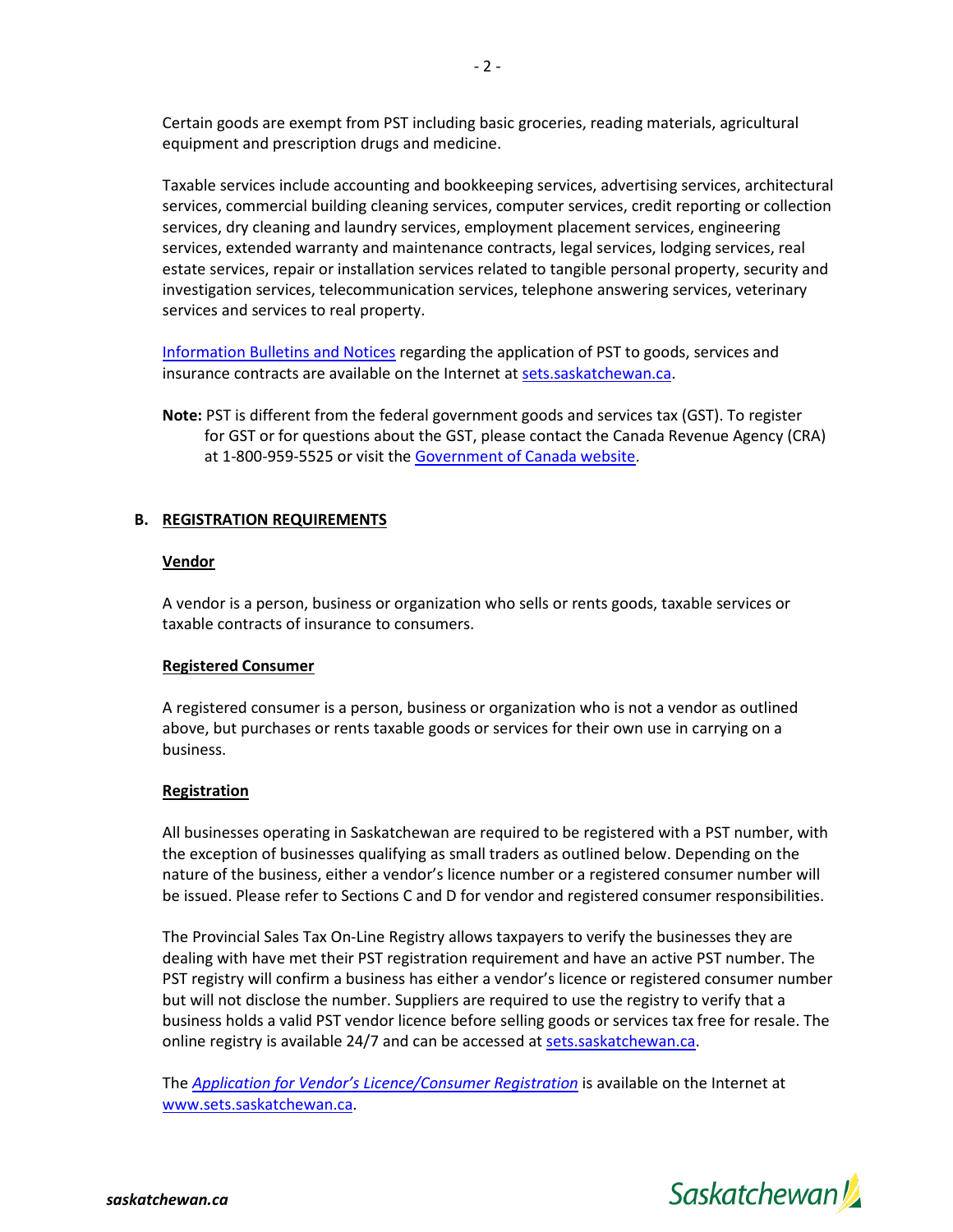## **Services Provided Through Online Platforms**

Operators of electronic distribution platforms and online accommodation platforms, as well as online marketplace facilitators must be licensed for purposes of collecting and remitting Saskatchewan PST.

- 3 -

**Electronic Distribution Platform** means a website, internet portal, gateway, application or other means prescribed in the regulations that allow a consumer or user to purchase at a retail sale, whether singly, by subscription or in any other manner, including maintenance, updates and support, tangible personal property or services that are delivered through an electronic format.

**Online Accommodation Platform** means an electronic marketplace that enables or facilitates transactions in relation to accommodation services located in Saskatchewan.

**Marketplace Facilitator** means a person, as defined in *The Provincial Sales Tax Regulations*, that makes or facilitates a marketplace for retail sales by marketplace sellers and collects payment from a consumer or user, directly or indirectly, and remits payment to a marketplace seller; regardless whether or not that person receives consideration in exchange for its services.

**Marketplace seller** means a person that makes retail sales through any physical or electronic marketplace operated, owned or controlled by a marketplace facilitator.

An accommodation service provider or marketplace seller, who makes retail sales exclusively by way of an online accommodation platform or a marketplace facilitator, is not required to be licensed as a vendor to collect and remit Saskatchewan PST, when the operator of the online accommodation platform or the marketplace facilitator is licensed and collecting the tax.

The accommodation platform operator or marketplace facilitator is responsible for the proper collection of PST, including determining the applicable rate and tax status of goods and services for sale, and is required to collect and remit PST on all taxable sales made through their platforms, regardless of whether the accommodation service provider or marketplace seller is a licensed vendor.

The accommodation service provider or marketplace seller is responsible for collecting and remitting PST on sales through all other channels, including sales made through unregistered online accommodation platforms and unregistered marketplace facilitators.

**Note:** In situations where an accommodation service provider or marketplace seller has consumption tax obligations in relation to Saskatchewan, the accommodation service providers or marketplace sellers are required to be registered to report and remit the applicable tax to the Ministry of Finance. For further information, please review [sets.saskatchewan.ca/taxinfo](http://www.sets.saskatchewan.ca/taxinfo)*.*

For further information, please refer to Information Notice [IN 2020-08,](https://sets.saskatchewan.ca/rptp/wcm/connect/e1813f7a-3cb8-4e62-85a9-d12f2db16f58/IN+2020-08+Electronic+Distribution+Platforms%2C+Online+Accommodation+Platforms+and+Marketplace+Facilitators.pdf?MOD=AJPERES&CACHEID=ROOTWORKSPACE-e1813f7a-3cb8-4e62-85a9-d12f2db16f58-nbdIiEB) *Electronic [Distribution Platforms, Online Accommodation Platforms and Marketplace Facilitators.](https://sets.saskatchewan.ca/rptp/wcm/connect/e1813f7a-3cb8-4e62-85a9-d12f2db16f58/IN+2020-08+Electronic+Distribution+Platforms%2C+Online+Accommodation+Platforms+and+Marketplace+Facilitators.pdf?MOD=AJPERES&CACHEID=ROOTWORKSPACE-e1813f7a-3cb8-4e62-85a9-d12f2db16f58-nbdIiEB)*

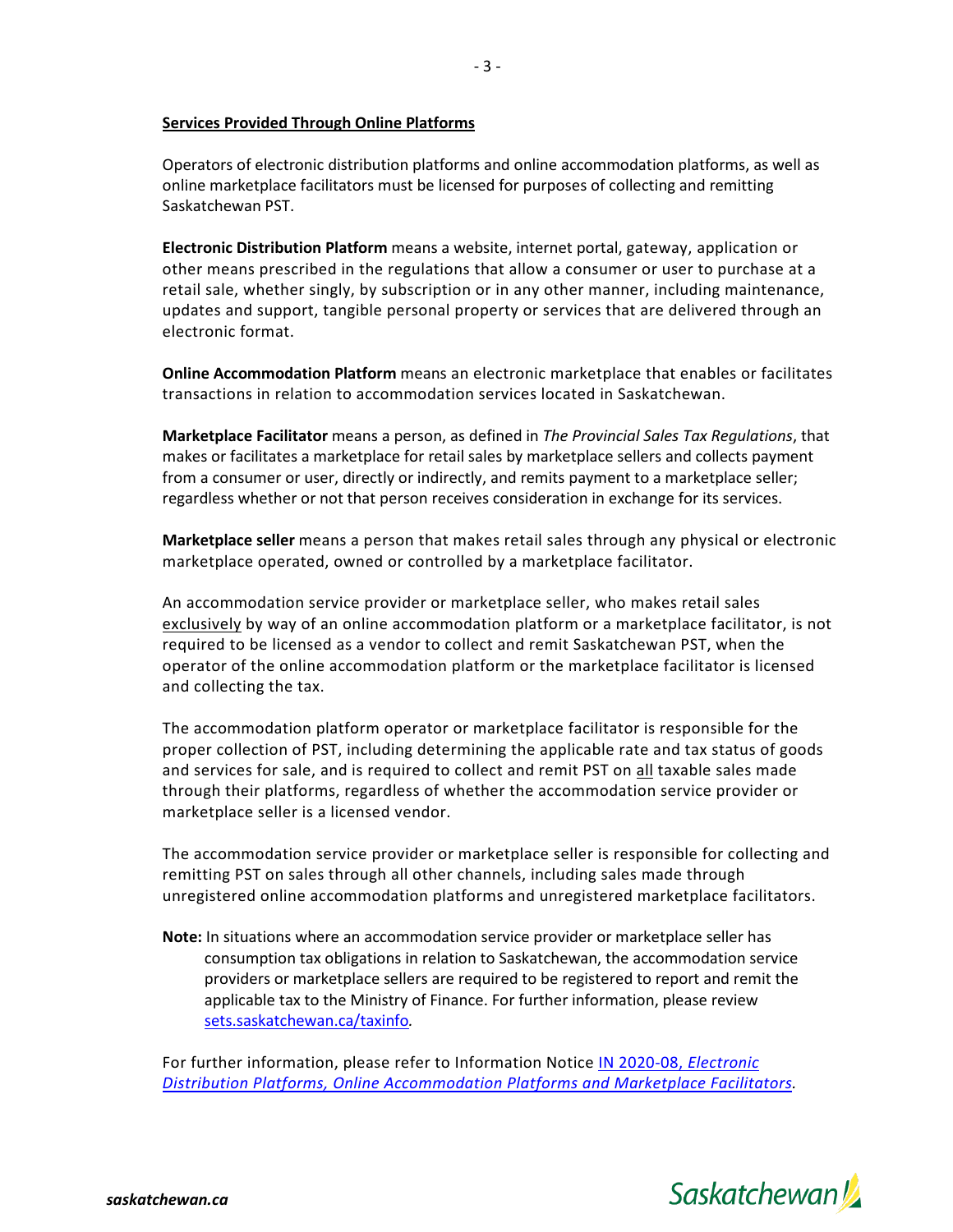## **Small Traders Guidelines**

Individuals who operate from their home and produce goods such as craft items that are sold to other individuals on a small scale or non-commercial basis are not required to become licensed to collect tax providing that:

- Annual sales are less than \$10,000;
- The goods are produced and sold from their residence; and,
- PST is paid or self-assessed on the purchase price of equipment and supplies used in the production of those goods.

This guideline also extends to individuals who provide services from their home to non-commercial customers. These individuals are not required to be registered with our office; however, PST must be paid or self-assessed on the purchase price of equipment and supplies used in providing their services.

This guideline does not extend to individuals or small businesses that conduct sales or provide services outside their residence (e.g. farmers' market, online marketplaces, etc.) or sell taxable goods or services to commercial customers. Small traders that advertise and compete in the retail market with other licensed vendors, and/or make sales outside of their residence or to commercial customers are required to become licensed and collect PST.

Small trader's guidelines do not apply to non-resident vendors. For further information, please refer to Information Notice IN 2017-20, *Non-Resident Vendors – [Provincial Sales Tax \(PST\)](https://sets.saskatchewan.ca/rptp/wcm/connect/b1d71f7e-f92e-4982-95c9-130ebf3fe8d4/IN+2017-20+Non-Resident+Vendors+PST+Registration.pdf?MOD=AJPERES&CACHEID=ROOTWORKSPACE-b1d71f7e-f92e-4982-95c9-130ebf3fe8d4-nnY6XUK)  [Registration](https://sets.saskatchewan.ca/rptp/wcm/connect/b1d71f7e-f92e-4982-95c9-130ebf3fe8d4/IN+2017-20+Non-Resident+Vendors+PST+Registration.pdf?MOD=AJPERES&CACHEID=ROOTWORKSPACE-b1d71f7e-f92e-4982-95c9-130ebf3fe8d4-nnY6XUK)*.

# **Non-Resident Businesses**

## Vendors

Businesses located outside Saskatchewan that make retail sales in the province, or lease taxable goods in the province, including tangible personal property, taxable services, or contracts of insurance that are acquired for use or consumption in or relating to Saskatchewan, are required to become licensed to collect PST.

Retail sales in the province include retail sales by persons who do not otherwise carry on business in Saskatchewan, and include situations where a person selling or providing tangible personal property to a consumer or user:

- i. Makes tangible personal property available for purchase in Saskatchewan;
- ii. Accepts orders to purchase tangible personal property that originate in Saskatchewan; and,
- iii. Causes the tangible personal property to be delivered in Saskatchewan.

Tangible personal property generally refers to goods and also includes data, information or material that is transferred, transmitted or distributed by means such as landlines, wires, fibre optic cables, satellites etc. Any property that can be seen, weighed or measured or that is in any way perceptible to the senses is considered to be tangible personal property.

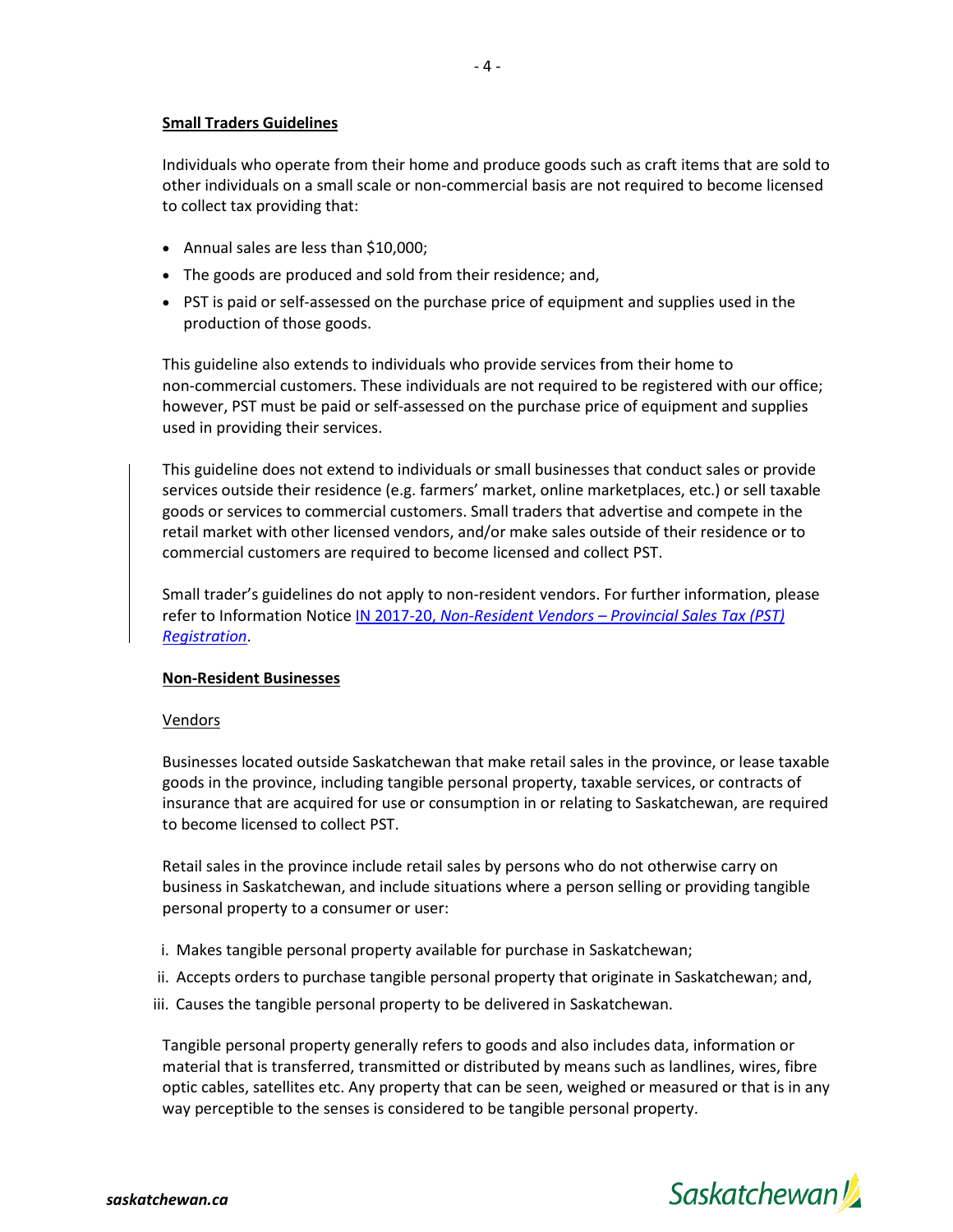For information regarding taxable and exempt services, please see Section I of Information Bulletin PST-46, *[Service Enterprises](https://www.sets.saskatchewan.ca/rptp/wcm/connect/e7e30336-4215-402f-9fd6-1c22c9b56982/PST-46+Service+Enterprises.pdf?MOD=AJPERES&CACHEID=ROOTWORKSPACE-e7e30336-4215-402f-9fd6-1c22c9b56982-mDb1ZTZ)* which lists the taxable services and the corresponding Information Bulletin for further reference.

When a non-resident vendor is not licensed to collect PST, their Saskatchewan customers are required to remit the tax directly to the Ministry of Finance.

Non-resident businesses that do not collect and remit the tax due on sales to Saskatchewan consumers could be assessed penalty and interest charges in an audit, in addition to the taxes that are due.

In addition to meeting their registration requirement, non-resident vendors are providing a service to their customers in Saskatchewan by becoming licensed and remitting the tax on their behalf.

## **Contractors**

Non-resident contractors carrying on business in Saskatchewan, providing either taxable or exempt services, are required to be registered with a PST number for the purpose of collecting and/or remitting PST on their sales of taxable services and reporting tax payable on supplies, equipment, vehicles and tools used in Saskatchewan. See Information Bulletin [PST-38,](https://www.sets.saskatchewan.ca/rptp/wcm/connect/07d3c079-9430-437c-be22-e441949e91e5/PST-38+Non-Resident+Real+Property+and+Service+Contractors.pdf?MOD=AJPERES&CACHEID=ROOTWORKSPACE-07d3c079-9430-437c-be22-e441949e91e5-mDb2iP5) *Non-[Resident Real Property and Service Contractors](https://www.sets.saskatchewan.ca/rptp/wcm/connect/07d3c079-9430-437c-be22-e441949e91e5/PST-38+Non-Resident+Real+Property+and+Service+Contractors.pdf?MOD=AJPERES&CACHEID=ROOTWORKSPACE-07d3c079-9430-437c-be22-e441949e91e5-mDb2iP5)* for further reference.

Non-resident businesses entering Saskatchewan to supply and install tangible personal property should refer to Information Bulletin PST-49, *[Non-Resident Vendors Supplying and Installing](https://www.sets.saskatchewan.ca/rptp/wcm/connect/426b9b12-aefb-41d1-bf91-5c21965de96d/PST-49+Non-Resident+Vendors+Supplying+and+Installing+Tangible+Personal+Property.pdf?MOD=AJPERES&CACHEID=ROOTWORKSPACE-426b9b12-aefb-41d1-bf91-5c21965de96d-mDb1CVv)  [Tangible Personal Property](https://www.sets.saskatchewan.ca/rptp/wcm/connect/426b9b12-aefb-41d1-bf91-5c21965de96d/PST-49+Non-Resident+Vendors+Supplying+and+Installing+Tangible+Personal+Property.pdf?MOD=AJPERES&CACHEID=ROOTWORKSPACE-426b9b12-aefb-41d1-bf91-5c21965de96d-mDb1CVv)*.

## **C. INFORMATION FOR VENDORS**

#### **Your Vendor's Licence**

A vendor's licence is issued to all individuals and businesses that make retail sales and are required to collect and remit the PST to the Ministry of Finance. See Section F below for information on filing frequency thresholds and return due dates.

If you carry on business at more than one location in the province, you will receive a vendor's licence for each place of business. This licence must be displayed in a location where it is visible to your customers. If you do not have business premises, you must carry your vendor's licence with you while you are conducting business in Saskatchewan. Your licence must be available for inspection on request by your customers or a Revenue Division representative.

A vendor's licence is not transferable. In addition, a vendor's licence does not take the place of a business licence that may be required by your city, town, village, or municipality.

You may be required to post security prior to receiving a vendor's licence.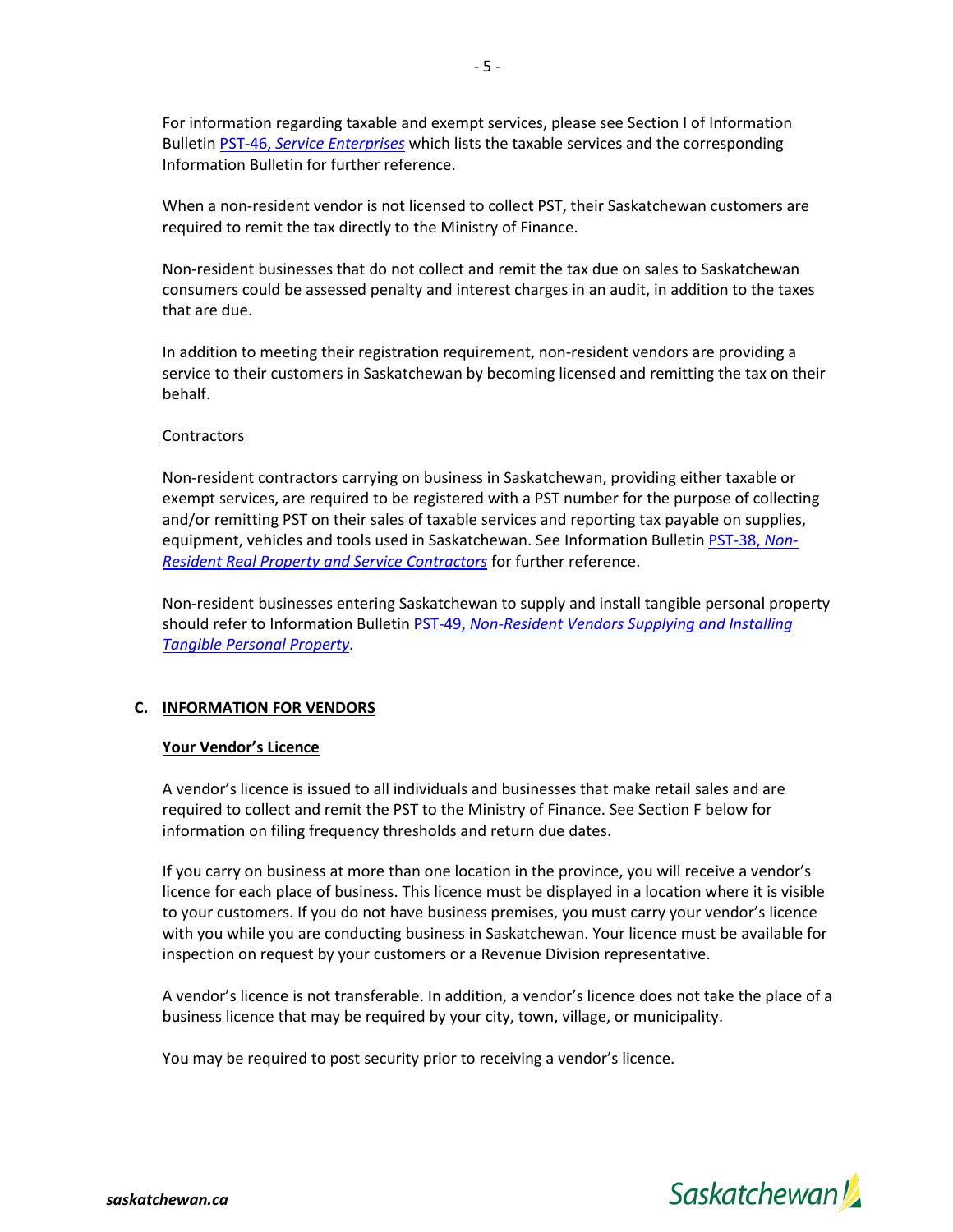#### **Vendor Responsibilities**

As a vendor under *The Provincial Sales Tax Act* you are required to:

- Quote your vendor's licence number when you buy goods tax free from your suppliers for resale. **Please note that a vendor's licence does not allow you to purchase goods that are not for resale without paying the tax.**
- If PST has been paid to your supplier in error on goods purchased for resale, a refund for the tax paid may be obtained by one of the following three methods:
	- ο Requesting a refund from your supplier;
	- ο Applying to Finance for a refund; or,
	- ο Offsetting the tax paid in error against the tax to be reported on your return (see the *[PST](https://sets.saskatchewan.ca/rptp/wcm/connect/a53e87f4-570b-402e-b1f4-516a705ca285/PST+Return+Worksheet+Supplement+and+Instructions.pdf?MOD=AJPERES&CACHEID=ROOTWORKSPACE-a53e87f4-570b-402e-b1f4-516a705ca285-mzfdX.r)  [Worksheet Supplement](https://sets.saskatchewan.ca/rptp/wcm/connect/a53e87f4-570b-402e-b1f4-516a705ca285/PST+Return+Worksheet+Supplement+and+Instructions.pdf?MOD=AJPERES&CACHEID=ROOTWORKSPACE-a53e87f4-570b-402e-b1f4-516a705ca285-mzfdX.r) & Instructions*).

#### **Refunds must be claimed within four years from the date of overpayment.**

- Charge the correct amount of tax at the time of sale or rental of taxable goods and services.
- Apply the tax to the total selling price of the goods after deducting any early payment discount, trade discounts or volume discounts.
- Collect the tax on used assets sold, allowing a \$300 exemption per item when the goods (excluding vehicles) are sold to individuals for non-business use. Tax must be collected on the full selling price of used vehicles. See Information Bulletin *[PST-58, Used Goods](https://www.sets.saskatchewan.ca/rptp/wcm/connect/d822db11-55f6-4cc9-a5da-440119e10884/PST-58+Used+Goods.pdf?MOD=AJPERES&CACHEID=ROOTWORKSPACE-d822db11-55f6-4cc9-a5da-440119e10884-mDb1bE7)* for further information.
- Show the tax as a separate amount on all sales documents provided to your customers.
- Refund the tax on returned merchandise in instances where the full purchase price is refunded to the customer.
- Remit the tax on credit sales, with your next tax return, whether or not the customer has paid their account in full.
- Self-assess and pay the tax directly to Finance on taxable goods or services for personal or business use that were taken from a resale inventory.
- Self-assessed tax should be reported in Box C of the return form.
- Self-assess and pay the tax directly to Finance on your regular tax return on taxable goods or services purchased from a supplier who did not charge you the tax.
- If they were purchased from an unlicensed supplier located outside Saskatchewan, the tax is payable on the laid down cost, which includes currency exchange, transportation charges, customs and excise duties and importation charges, but not the GST.
- Pay the tax directly to Finance when new or used assets are purchased from a business ceasing operations (see Section H) or from a supplier who did not charge you the tax, as outlined in the point above.
- Remit the tax collected by the due date shown on the return. Corporate directors may be held personally liable for taxes collected but not remitted by a corporation. To avoid liability, the director must demonstrate that he or she took reasonable steps to ensure that the corporation remitted its tax collections.
- Notify the Revenue Division, if you discontinue or sell your business, or if there is a change in your business name, business location or mailing address.



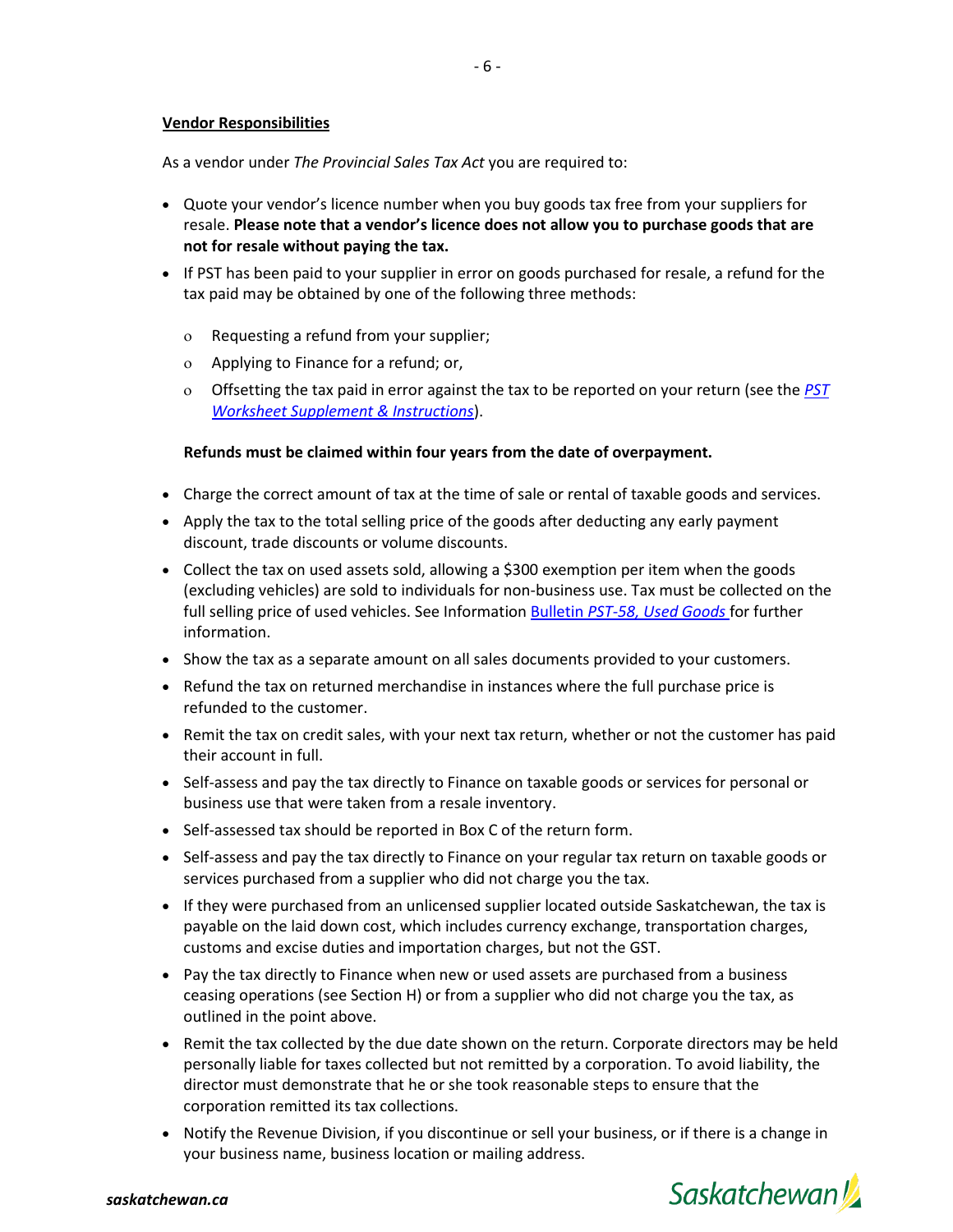## **Exempt Sales**

Sales of taxable goods and services to the following are exempt from tax:

- Federal government departments and agencies (**Note**: Federal government crown corporations and provincial government ministries, agencies and crown corporations are not exempt from paying PST).
- Other vendors for resale providing their vendor's licence number is recorded.
- Residents or non-residents providing the goods and services are shipped or delivered out of the province by the retailer.
- Status Indians, Indian bands and non-commercial band-empowered entities providing the goods are delivered to the reserve by the retailer or the services are performed on the reserve and the *Certificate of Indian Status Identification Card* number or band number is recorded on the invoice. The complete 10-digit card number must be recorded on the invoice. If the federal identification card number is only three to five digits, record the number and the name of the band on the sales invoice. Proof of delivery to a reserve must be retained. Please see Information Bulletin PST-63, *[Sales to First Nations Individuals and Organizations](https://www.sets.saskatchewan.ca/rptp/wcm/connect/4354fa17-e457-42e9-9eee-e8251643b205/PST-63+Sales+to+First+Nations+Individuals+and+Organizations.pdf?MOD=AJPERES&CACHEID=ROOTWORKSPACE-4354fa17-e457-42e9-9eee-e8251643b205-mDb0.-w)* for further information.

## **Showing the Tax on your Sales Receipts**

Vendors who show the GST separately on their receipts or invoices must apply the PST on the selling price before calculating the GST.

Vendors who sell items on a GST included basis must calculate the PST using a rate of 5.71 per cent. The 5.71 per cent rate applied to a price that includes the GST is equivalent to a 6 per cent rate applied to an item, which does not include the GST. The sales receipt to the customer must show the PST rate of 6 per cent and not 5.71 per cent.

Vendors may collect tax at a combined rate of 11 per cent (6 per cent PST plus 5 per cent GST) providing the cash register receipt, sales invoice or other sales document provided to the customer clearly indicates that the 11 per cent rate is made up of 6 per cent PST plus 5 per cent GST. Your records must show that the correct amounts of PST and GST have been collected.

# **Tax Credit on Bad Debts**

Vendors may claim a credit for the tax portion of their receivables that are written off as uncollectible. The tax credit should be taken as an internal adjustment in your records. Details of the accounts written off must be kept for audit verification by the Revenue Division.

## **Record Keeping Requirements**

Businesses are required to keep complete records of all business transactions. Records must not be destroyed unless permission from the Revenue Division has been obtained. Records that are at least six years old may be destroyed without obtaining permission.



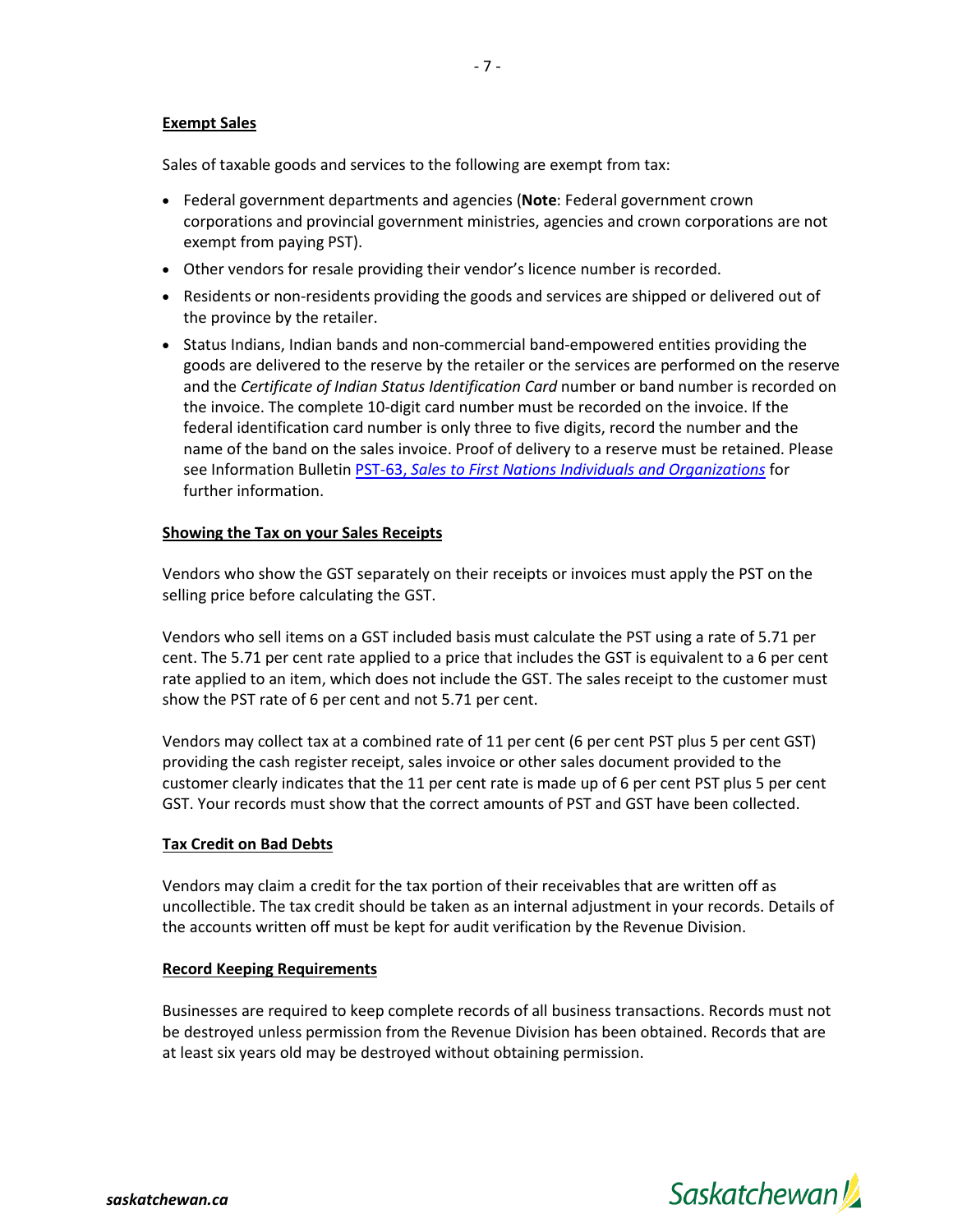*The Revenue Collection Administration Regulations* requires the following financial records to be maintained:

- Details of daily sales of tangible personal property and taxable services, including sales invoices summarized periodically, whether weekly, monthly or quarterly.
- Details of daily purchases of tangible personal property and taxable services, including purchase invoices summarized periodically, whether weekly, monthly or quarterly.
- Details of daily tax collections and their disposition summarized periodically, whether weekly, monthly or quarterly.
- Annual inventories in accordance with established business practices.
- Books, records and accounts necessary for the preparation of annual financial statements sufficient to indicate gross profit, net profit, assets and liabilities.
- Details of items taken out of stock for your own use or consumption, or supplied to your employees.

All entries concerning the PST in any books, accounts, records and documents described above are to be kept separate and distinguishable from other entries.

# **D. INFORMATION FOR REGISTERED CONSUMERS**

## **Your Registered Consumer Number**

A registered consumer number is issued to businesses and organizations that do not make retail sales but do purchase taxable goods or services for their own use. This number cannot be used to purchase goods without paying the tax and is not a licence to collect the tax.

## **Registered Consumer Responsibilities**

As a registered consumer under *The Provincial Sales Tax Act* you are required to:

- Pay the tax to your supplier when taxable goods and services are purchased from a supplier that is licensed to collect the tax.
- Self-assess and pay the tax directly to Finance on your regular tax return when taxable goods or services are purchased from a supplier who did not charge you the tax.
- If they were purchased from an unlicensed supplier located outside Saskatchewan, the tax is payable on the laid down cost, which includes currency exchange, transportation charges, customs and excise duties and importation charges, but not the GST.
- Self-assessed tax should be reported in Box C of the return form.
- Pay the tax directly to Finance when new or used assets are purchased from a business ceasing operation or from a supplier who did not charge you the tax, as outlined in the point above.
- Collect the tax on used assets sold, allowing a \$300 exemption per item when the goods (excluding vehicles) are sold to individuals for non-business use. Tax must be collected on the full selling price of used vehicles. See Information Bulletin PST-58, *[Used Goods](https://www.sets.saskatchewan.ca/rptp/wcm/connect/d822db11-55f6-4cc9-a5da-440119e10884/PST-58+Used+Goods.pdf?MOD=AJPERES&CACHEID=ROOTWORKSPACE-d822db11-55f6-4cc9-a5da-440119e10884-mDb1bE7)* for further information.

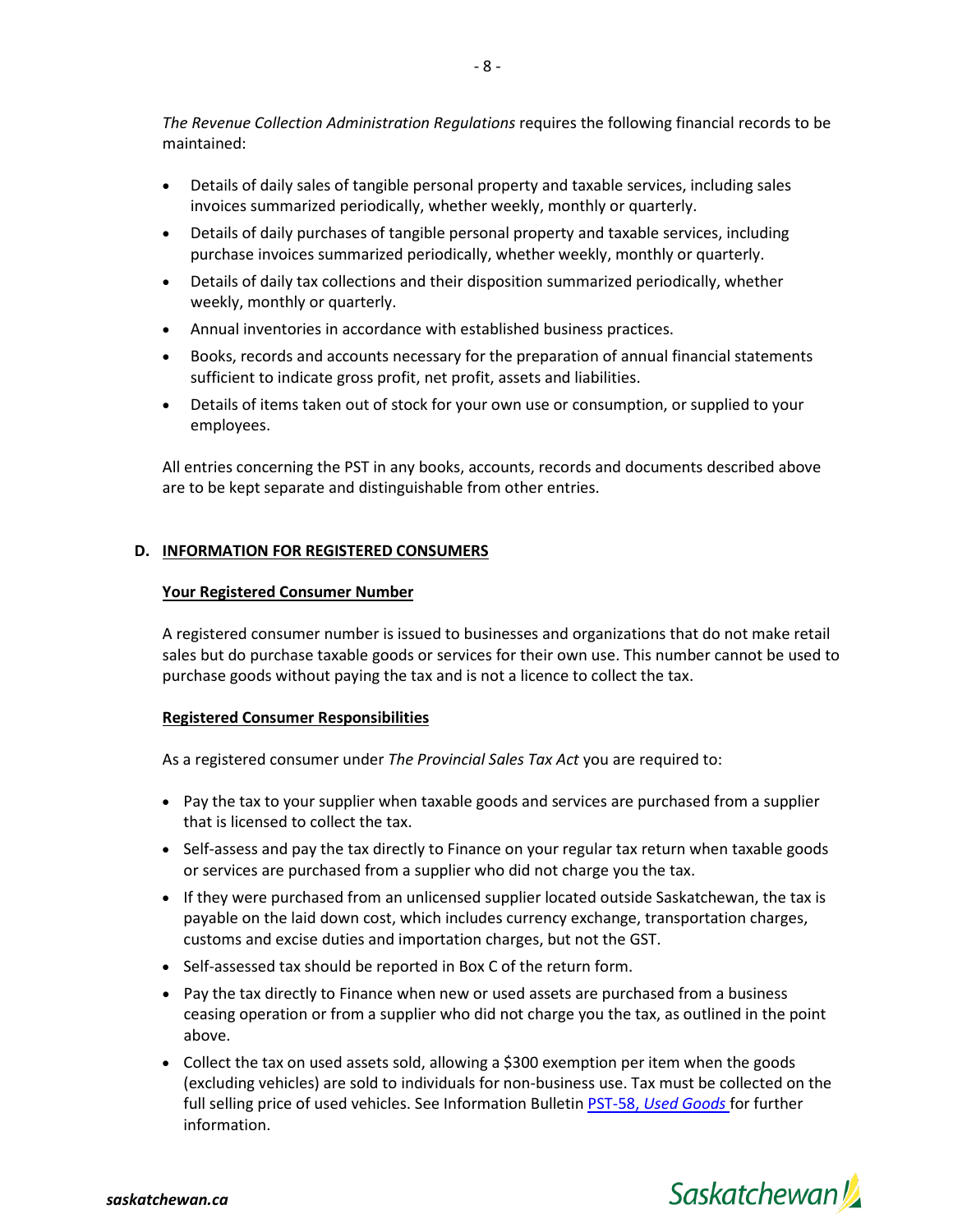- Notify the Revenue Division if you discontinue or sell your business, or if there is a change in your business name, business location or mailing address.
- File tax returns by the due date shown on your return. If you have no tax to report, you must still file a "NIL" return.
- Keep complete records of all transactions and documents related to the purchase of goods.

# **E. FREIGHT CHARGES, ENVIRONMENTAL FEES AND PROMOTIONAL GOODS**

## **Freight or Delivery Charges**

Freight or delivery charges related to the purchase of taxable goods are subject to PST when the supply point originates outside Saskatchewan, as the charges form part of the laid down cost of those goods. These charges are not subject to PST when the supply point originates in Saskatchewan, providing the charges are shown separately.

Freight or delivery charges for direct materials used in the production of goods form part of the manufactured cost of the goods and are taxable whether the materials are shipped from a supply point inside or outside Saskatchewan. Manufactured cost includes all the steps in the production of the goods and all the input costs that increase the value of those goods.

Freight or delivery charges that form part of a rental or lease agreement of taxable commodities are subject to tax regardless of whether the goods were shipped from a supply point inside or outside Saskatchewan. These charges are subject to PST whether provided by the rental or leasing company or a third party.

## **Disposal and Environmental Fees**

Environmental handling fees imposed by the Government of Saskatchewan are not subject to PST when they are segregated on the customer's invoice. Exempt environmental handling fees include charges billed to the customer for disposal of the following:

- Antifreeze and antifreeze containers
- Beverage containers
- Diesel exhaust fluid containers
- Diesel fuel filters
- Electronic equipment
- Grain bags
- Oil and oil filters
- Paint
- Pesticides
- Rechargeable and other batteries
- **Tires**
- Waste household hazardous material

For further details regarding various environmental handling fees, please review [https://www.saskatchewan.ca/residents/environment-public-health-and-safety/saskatchewan](https://www.saskatchewan.ca/residents/environment-public-health-and-safety/saskatchewan-waste-management)[waste-management.](https://www.saskatchewan.ca/residents/environment-public-health-and-safety/saskatchewan-waste-management)

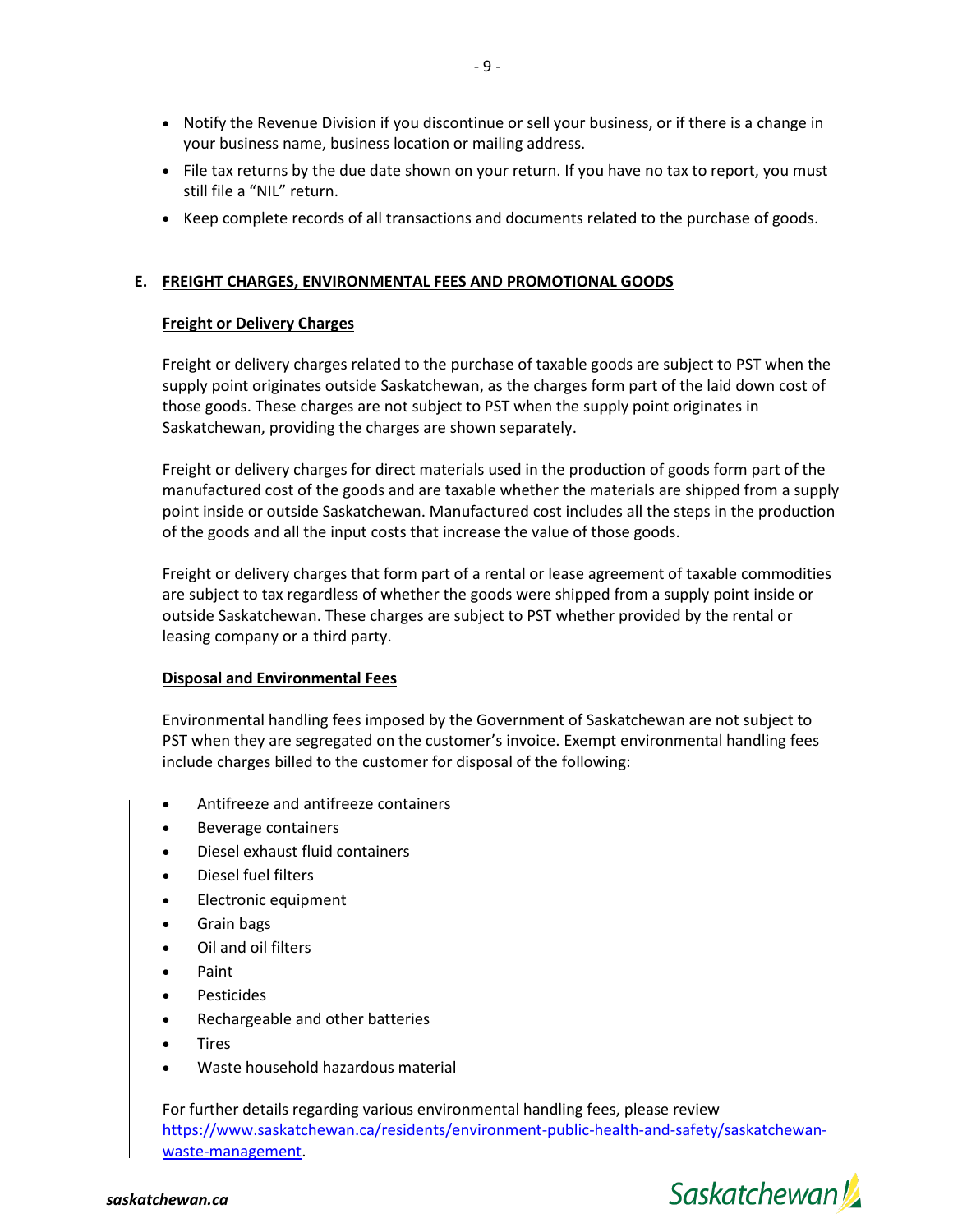## **Promotional Goods**

Items purchased for promotional purposes, samples, prizes or gifts are subject to tax at the time of purchase. If the tax is not paid to the supplier, the tax must be submitted with your return on the purchase price or on the laid-down cost when purchased from outside the province.

## **F. FILING YOUR TAX RETURN**

Vendors and registered consumers are required to register with the Revenue Division and file a tax return on a monthly, quarterly or annual basis depending on the amount of tax collected or payable. The filing frequency is established as follows:

| <b>Based on Annual Tax Remitted</b> |                           |                                  |  |  |
|-------------------------------------|---------------------------|----------------------------------|--|--|
| <b>Filing Frequency</b>             | <b>Current Thresholds</b> | Thresholds (prior to April 2020) |  |  |
| Monthly                             | Over \$12,000             | Over \$7,200                     |  |  |
| Quarterly                           | \$4,800 to \$12,000       | \$3,600 to \$7,200               |  |  |
| Annual                              | Under \$4,800             | Under \$3,600                    |  |  |

**Note:** Tax clients may choose to file returns on a more frequent basis by submitting a Service Request online through your SETS account, or by contacting our office.

A tax return will be sent to you at the end of each reporting period. Instructions for completing the return are provided on the form. Please read the instructions carefully. An incorrectly completed form may delay the processing of your tax return and payment. If there is no tax to report for the period, you must still file a "NIL" return.

If for some reason you do not receive a tax return form, your tax information must still be filed by the due date along with payment of the balance owing. The return can be filed and paid electronically by registering for Saskatchewan eTax Services (SETS), or a blank return form can be completed. When filing with a blank return, please quote your licence number to ensure your tax account is properly credited.

## **Due Dates**

The due date for PST returns filed and paid electronically has been extended to the last day of the month following the end of the reporting period.

The due date for non-electronic filing (e.g. paper filing) of returns and payments, is the 20<sup>th</sup> day of the month following the end of the reporting period.

For example, the April 2020 return due date for a business filing monthly is as follows:

- Electronic filing and payment April 2020 return is due May  $31<sup>st</sup>$ , 2020
- Non-electronic filing or payment April 2020 return is due May 20<sup>th</sup>, 2020

**Note: Returns and payments must be received in our office by the due date. Penalty and interest charges are applied to amounts that are not remitted by the due date. A tax return must be completed for each reporting period.**

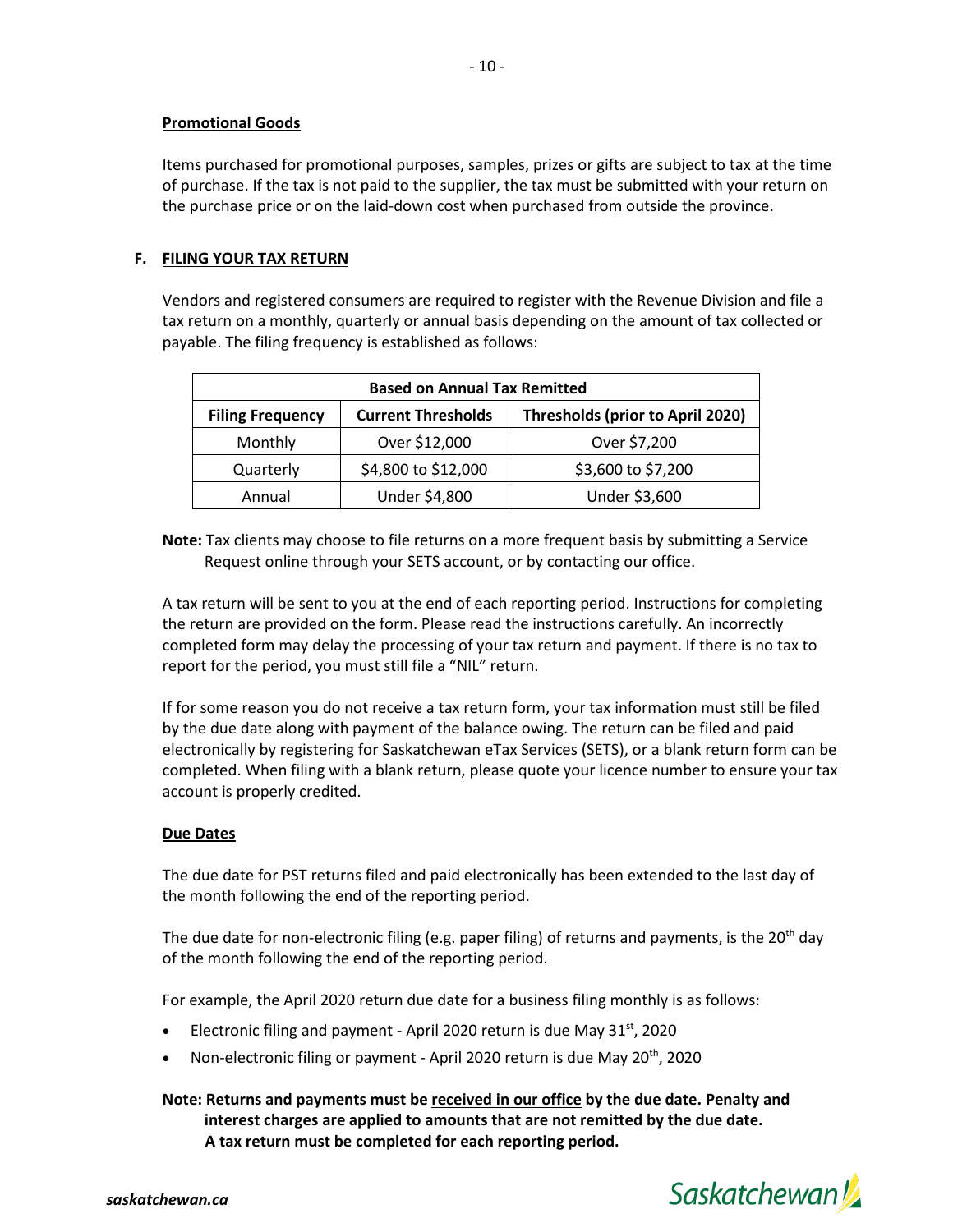## **G. ENFORCEMENT PROVISIONS**

The Revenue Division will audit the records of businesses on a routine basis.

When it is determined that tax has not been properly accounted for, the business is assessed the amount of tax owing plus penalty and interest charges as outlined below.

## **Failure to Comply**

Non-compliance can result in the suspension of your Vendors Licence issued under *The Provincial Sales Tax Act*. If your Vendors Licence is suspended, you will not be allowed to purchase resale goods and services exempt of the PST.

## **Corporate Director's Liability**

In certain circumstances, corporate directors may be held personally liable for taxes collected but not remitted by a corporation.

Directors may be held personally accountable for a corporation's tax liability when collection efforts against the corporation have failed or when a corporation becomes bankrupt or commences other liquidation proceedings. Directors may only be held liable if the corporation fails to collect or remit the tax (as opposed to taxes payable by the corporation). A director may avoid liability by demonstrating that reasonable steps were taken to ensure that the corporation remitted its tax collections.

## **Penalties for Failing to Remit the Tax**

Penalty and interest charges are applied to taxes that are not remitted by the due date. These charges are necessary to ensure that taxes are collected and remitted on time.

# **Penalty Applied to Late Returns**

A penalty of 10 per cent of the tax payable, to a maximum of \$500, is applied to each return period.

## **Penalty Applied to Audit Assessments**

The following penalties apply to audit assessments:

## Tax on Sales

- A penalty of 10 per cent of the amount assessed, with no maximum, is applied to audit assessment for sales of taxable goods or services where the tax should have been collected from your customers, but was not.
- A penalty of 25 per cent of the amount assessed, with no maximum, is applied to audit assessments for tax that has been collected from your customers but not remitted.
- A penalty of up to 100 per cent of the amount assessed, with no maximum, may be applied to audit assessments for tax collected from your customers that willfully has not been remitted.

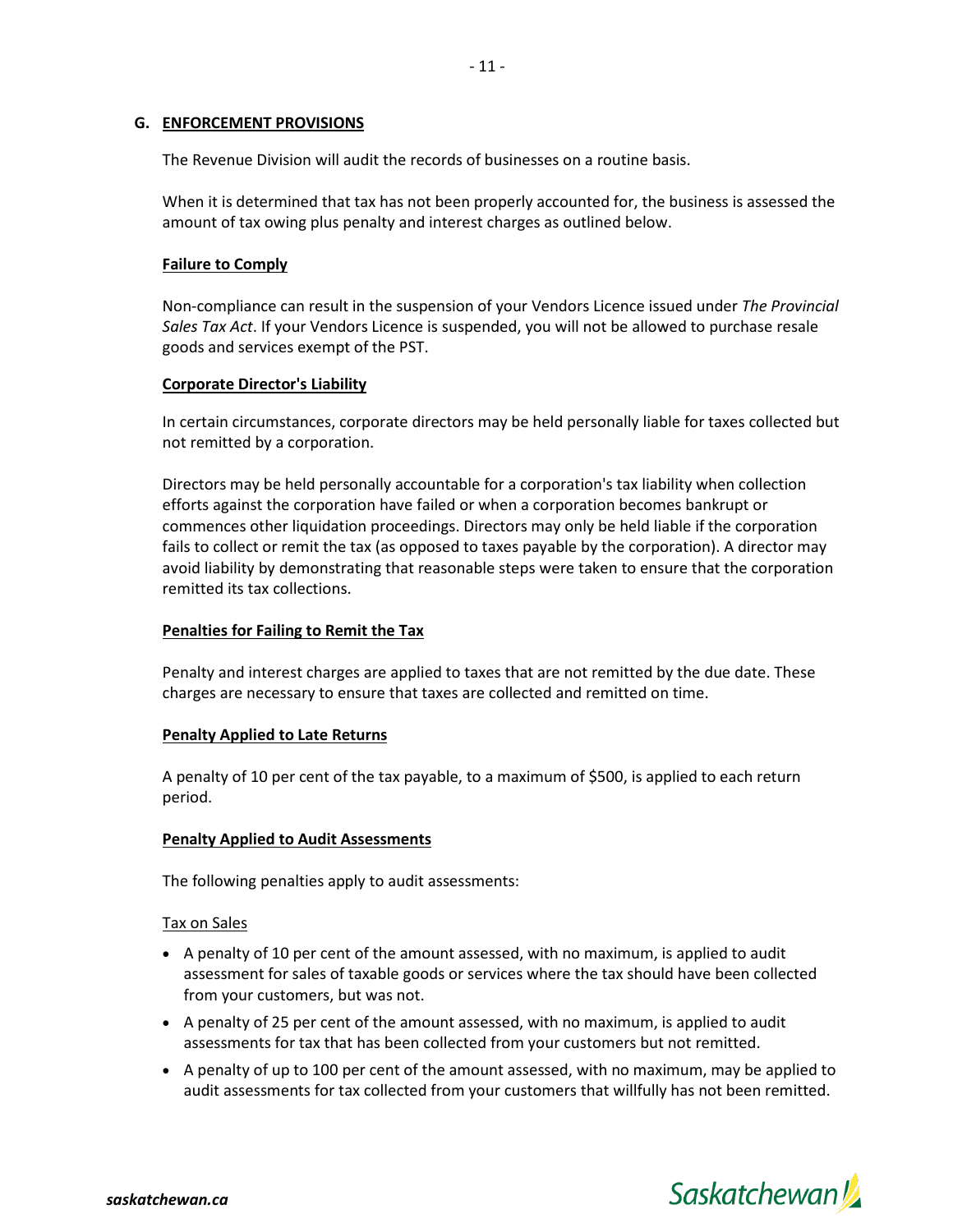## Tax on Consumption

• A penalty of 10 per cent of the amount assessed, with no maximum, is applied to audit assessments for goods or services that were taken from inventory or purchased from a supplier who did not charge the tax, where the tax should have been self-assessed but was not.

## **Interest Charges**

Interest at the prime interest rate plus 3 per cent is charged from the date the tax was to have been remitted.

## **H. SELLING OR PURCHASING A BUSINESS**

When **selling** your business, please ensure that you:

- Provide the Revenue Division with the name of the new owner and the effective date of the sale.
- File a final tax return, within 15 days of your last day of business, for all taxes owing by the business and return your vendor's licence for cancellation.
- On a bulk sale of assets, contact our office to obtain a certificate, in duplicate, issued by the Revenue Division confirming that all outstanding taxes have been paid. The duplicate copy should be provided to the purchaser of your business.

When **purchasing** an established business, please ensure that you:

- Apply for a vendor's licence. You may obtain an application from the Revenue Division or request that a licence be issued by calling the telephone number listed at the end of this bulletin.
- Report and remit tax to Finance on the purchase of any new and used assets acquired. The purchaser must report and remit the tax within 30 days from the purchase date using a *[Business Assets Declaration Form](https://sets.saskatchewan.ca/rptp/wcm/connect/c0843afd-8b16-41ed-8b70-c3c279f7a7c1/PST+Business+Assets+Declaration+Form.pdf?MOD=AJPERES&CACHEID=ROOTWORKSPACE-c0843afd-8b16-41ed-8b70-c3c279f7a7c1-mwfxldS)*. For further information on the application of PST to business assets, please refer to the *[Business Assets Declaration Form Guidelines](https://sets.saskatchewan.ca/rptp/wcm/connect/36417eb6-f196-422b-a3de-d12fe11f2a20/PST+Business+Assets+Declaration+Form+Guidelines.pdf?MOD=AJPERES&CACHEID=ROOTWORKSPACE-36417eb6-f196-422b-a3de-d12fe11f2a20-mwfCzPA)*.
- Obtain a copy of the certificate, issued by the Revenue Division to the seller, confirming that all outstanding taxes have been paid by the seller. If you fail to obtain this certificate, you may be held liable for all taxes collected but not remitted by the seller.

## **Obtaining a Clearance Certificate**

The seller or purchaser of a business may request a clearance certificate by contacting our office via phone, email or fax as provided at the end of this bulletin.

## **I. CORRESPONDING WITH THE REVENUE DIVISION**

When corresponding with Revenue Division, please quote your Vendor's Licence (PST) or Federal Business number (BN). This helps to ensure that your tax account is updated correctly.

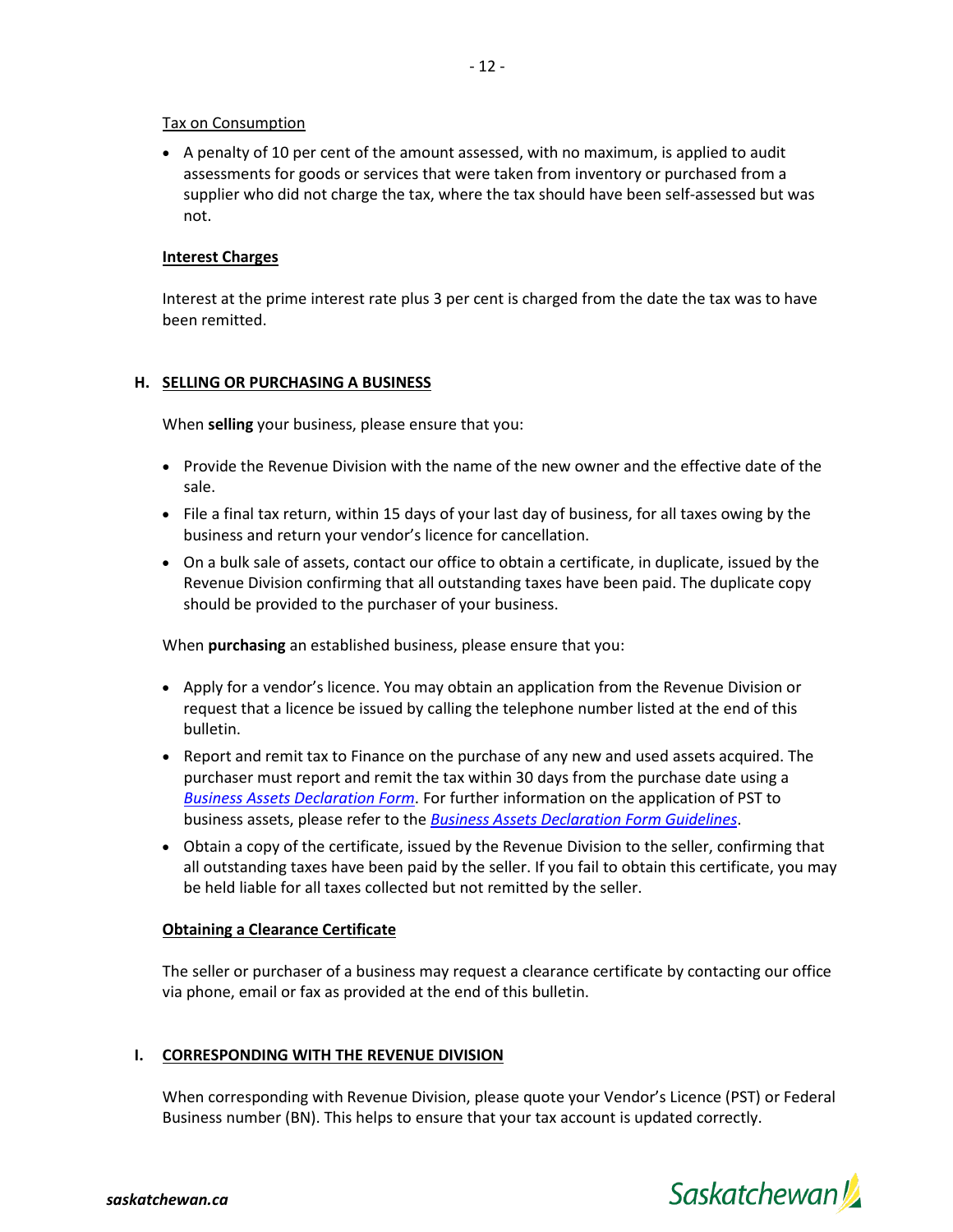## **J. TAXPAYER SERVICE COMMITMENTS AND STANDARDS CODE**

The Revenue Division of Finance is committed to continually strive to improve the standard of the services we provide to businesses and taxpayers, and to be accountable for the quality of the services we provide.

The *[Taxpayer Service Commitments and Standards Code](https://sets.saskatchewan.ca/rptp/wcm/connect/39785c20-b963-4323-9f8f-9fdb030543ac/Taxpayer+Service+Commitments+and+Standards.pdf?MOD=AJPERES&CACHEID=ROOTWORKSPACE-39785c20-b963-4323-9f8f-9fdb030543ac-mE81FHI)* describes the fairness and service principles that we follow while administering Saskatchewan's taxes and related programs.

# **K. TAX TIPS LINE**

When a business or individual does not comply with provincial tax legislation, businesses face unfair competition and a burden is placed on all taxpayers who do comply. It causes significant loss in the revenue available to fund services such as health, education and other important government programs.

Tax Tips Line provides an anonymous, fully confidential way for the public to report businesses or individuals who are participating in tax fraud. If you suspect that a business or individual is being dishonest with their provincial taxes or is misrepresenting their activities to reduce their taxes, you can report them using Tax Tips Line.

Please visit our website at [www.sets.saskatchewan.ca](https://sets.saskatchewan.ca/rptp/portal/home/tips_form/!ut/p/z1/04_Sj9CPykssy0xPLMnMz0vMAfIjo8ziTRw93A2cgg38LSz9zA0CPQOdA0wtAowNDAz0w8EKDHAARwP9KGL041EQhd_4cP0osBJjCwNndw8DIy_30GAjA0d_x1CTMEcvIMsEqgCPGQW5oREGmY6KAGBYQ_8!/dz/d5/L2dBISEvZ0FBIS9nQSEh/) to find out more regarding types of tax fraud and the information to report, if possible.

Tax Tips Line is specifically and solely for information related to provincial tax compliance. Any unrelated inquiries or information will not be addressed by the Tax Tips Line, and should be directed to the appropriate organization.

How to Report:

- 1) Toll-free 1-833-334-8477
- 2) Write: Ministry of Finance Revenue Division PO Box 200 REGINA SK S4P 2Z6
- 3) [Online Form Submission](https://www.sets.saskatchewan.ca/rptp/portal/home/tips_form/!ut/p/z1/04_Sj9CPykssy0xPLMnMz0vMAfIjo8ziTRw93A2cgg38LSz9zA0CPQOdA0wtAowNDAz0w8EKDHAARwP9KGL041EQhd_4cP0osBJjCwNndw8DIy_30GAjA0d_x1CTMEcvIMsEqgCPGQW5oREGmY6KAGBYQ_8!/dz/d5/L2dBISEvZ0FBIS9nQSEh/)

# **L. SASKATCHEWAN eTAX SERVICES (SETS)**

Finance has made it possible to report and remit tax electronically through a secure, fast, easy and convenient online self-service portal. Several services are currently available to businesses through SETS:

- Register for secure, self-managed access to all your tax accounts.
- Apply for a new tax account.
- File and pay returns and amend previously filed returns.
- Make payments on account, including post-dated payments.